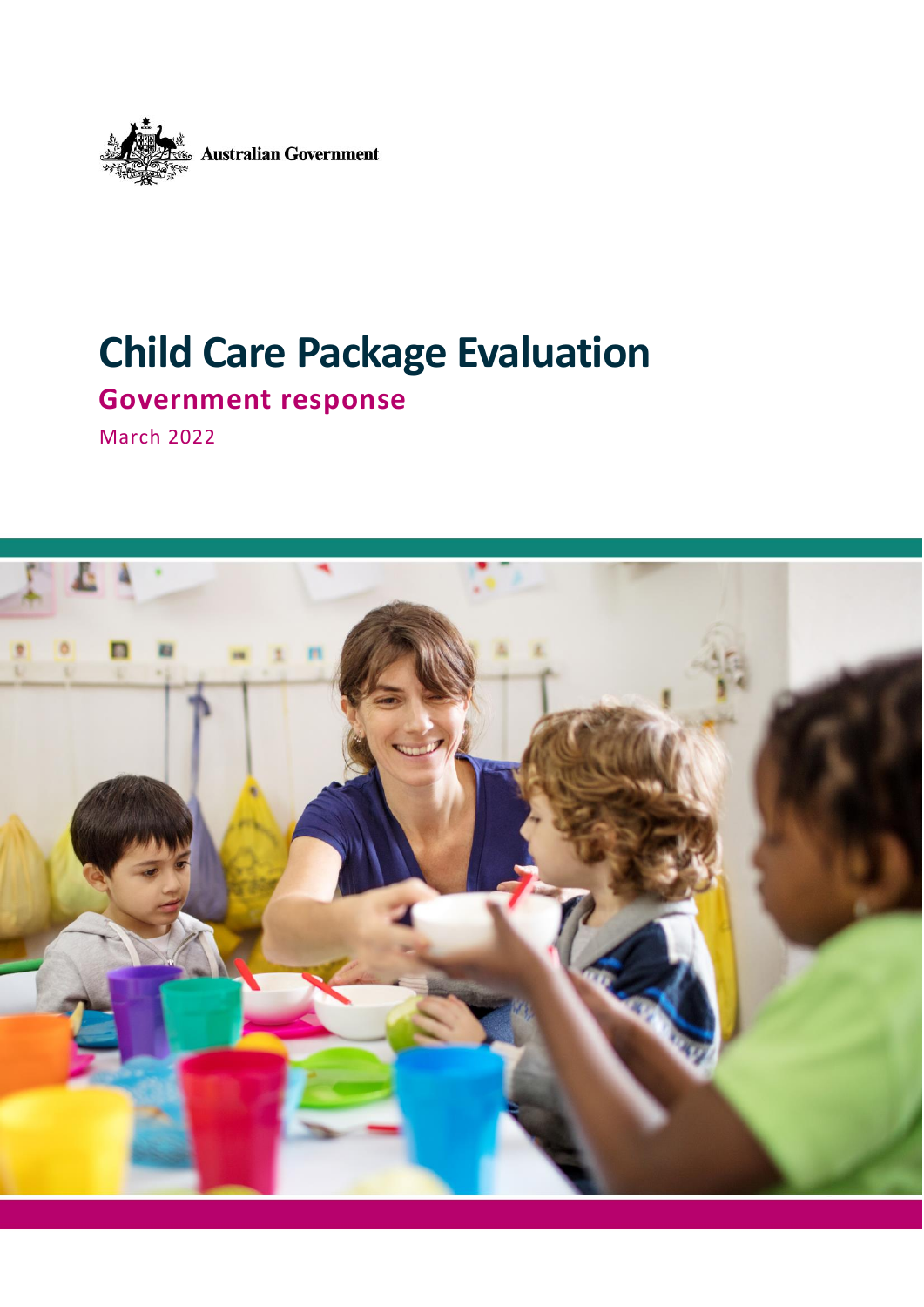ISBN

978-1-76114-070-9 [PDF] 978-1-76114-071-6 [DOCX]



With the exception of the Commonwealth Coat of Arms, the Department's logo, any material protected by a trade mark and where otherwise noted all material presented in this document is provided under a [Creative Commons Attribution 4.0 Australia](https://creativecommons.org/licenses/by/4.0/) licence.

The details of the relevant licence conditions are available on the Creative Commons website (accessible using the links provided) as is the full legal code for th[e CC BY 4.0 AU licence.](https://creativecommons.org/licenses/by/4.0/legalcode)

The document must be attributed as the Child Care Package Evaluation Government response.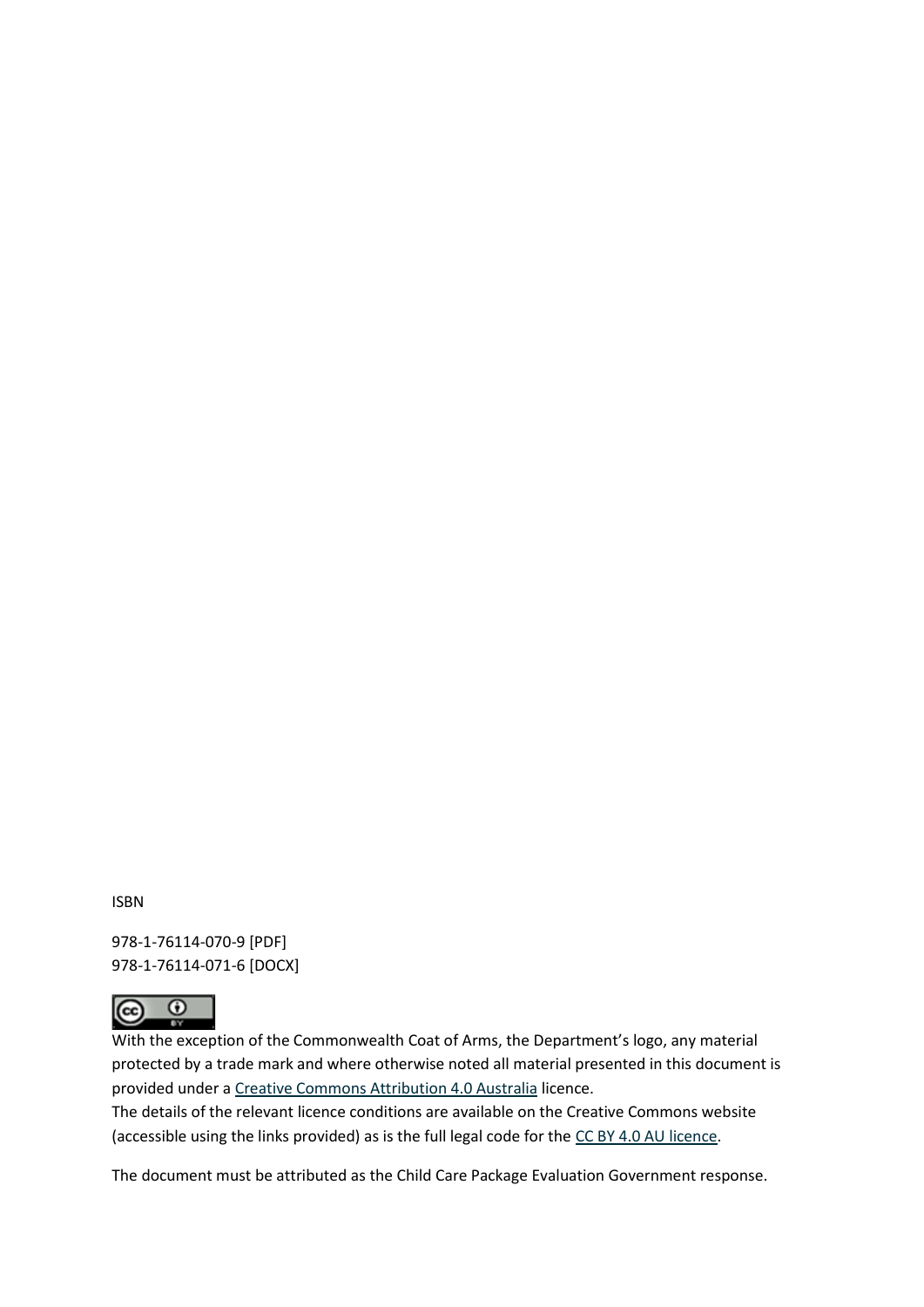### **Contents**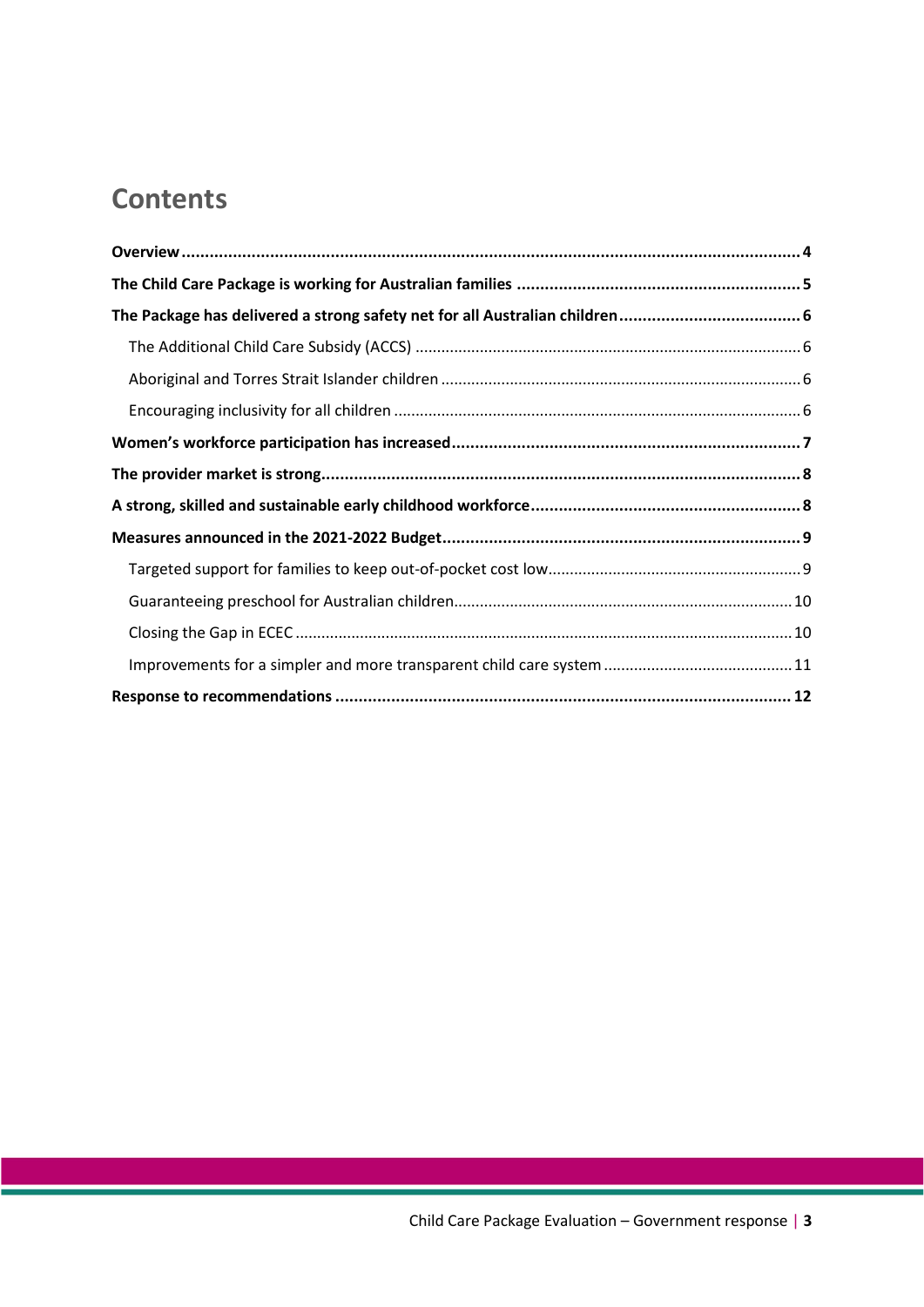### <span id="page-3-0"></span>**Overview**

The Australian Government's support for early childhood education and care (ECEC) demonstrates its commitment to ensuring families have more choice and opportunity to work, train and study, and that children are engaging in high quality early learning. The Government's targeted financial assistance to reduce the cost of quality ECEC ensures Australian families can choose care around their work, supporting increased workforce participation.

Implementation of the Government's Child Care Package (the Package) in July 2018 was the biggest reform in child care assistance ever undertaken. It was informed by the Productivity Commission's Inquiry into Childcare and Early Childhood Learning (2015). The centrepiece of the Package is the Child Care Subsidy (CCS) which provides targeted financial support to families – with more support for those who earn the least. Through the Child Care Safety Net, the Government provides additional support to vulnerable and disadvantaged families and those located in a regional or remote communities.

More than one million Australian families benefited from the Government's record funding of around \$10.3 billion in 2021-22, including \$9.9 billion on the CCS. This investment is set to increase to around \$11 billion in 2022-23.

The goals set out by the Government at the introduction of the Child Care Package have been fulfilled – the Package was designed to drive participation and provide more support to low and middle income families. The Productivity Commission's recommendation for a 'benchmark price', the hourly rate cap, has also continued to keep downward pressure on fees. Families have had access to one streamlined CCS, instead of the previous dual system of Child Care Benefit and Child Care Rebate.

To ensure the Package was meeting its objectives, in 2017 the Government engaged a consortium led by the Australian Institute of Family Studies to evaluate the Package. The evaluation covered all key elements of the Package, including the CCS and the Child Care Safety Net. Data collection for the evaluation was originally intended to continue until 30 June 2020 to provide two years of implementation data. As a result of the impact of COVID-19 on families' child care usage, the evaluation was limited to data to the end of 2019. As such, the evaluation has not been able to assess the substantial supports offered throughout COVID-19 and the more recent 2021 22 Budget announcements which highlight the Government's ongoing commitment.

Through an Early Childhood Education and Care Reference Group and other advisory groups established by the Department of Education, Skills and Employment (DESE), the Government regularly engages with the ECEC sector. The Government will continue to actively work with families and providers to monitor and understand how the system is performing.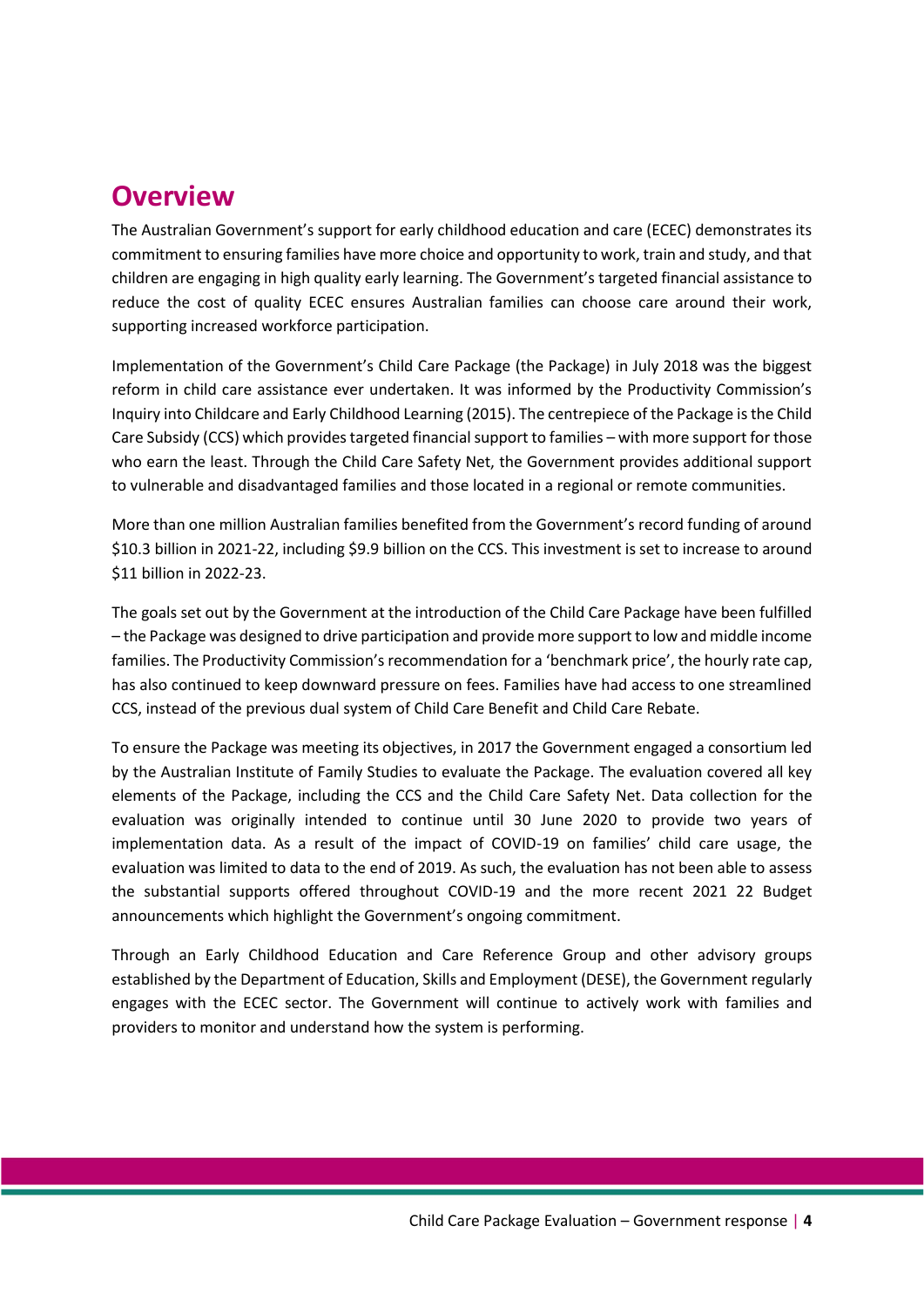# <span id="page-4-0"></span>**The Child Care Package is working for Australian families**

As at the March quarter 2021, around one million Australian families were benefiting from the CCS, with the average weekly hours of child care use per child (excluding In Home Care) at 26.2 hours. These families come from a range of backgrounds and broadly reflect a cross-section of Australian families. The average household income is \$138,440, with families from all around Australia benefiting – 78 per cent in major cities, 22 per cent in regional Australia and 1 per cent in remote Australia. Around 90 per cent of families receive a subsidy of between 50 and 85 per cent.

The number of children who are supported by the Additional Child Care Subsidy (ACCS), which in most cases covers the entire out of pocket costs for a family, has almost doubled to 41,730 children in March 2021. The number of Indigenous children accessing child care has also continued to increase year-onyear since the introduction of the Package.

The evaluation shows the Government's reforms have improved child care affordability and supported a majority of families, including those experiencing vulnerability and disadvantage, to increase their children's participation in ECEC including:

- CCS has reduced the net cost of child care for a majority of families using care, with these impacts strongest among low-income families and families with multiple children in care.
- CCS has reduced the Effective Marginal Tax Rates (EMTRs), with an average 8.5 percentage point reduction in the EMTRs on earnings parents would gain from working an additional day.
- Overall, parents expressed satisfaction with the child care service their child was attending, with over 85 per cent saying they were satisfied or very satisfied.

The Government is also investing \$200.1 million to enhance myGov, which was established in 2013, and is the main portal for Australians to access government services online, currently used by nearly 20 million Australians. Families access myGov to report their income to determine eligibility for CCS and to confirm their child's enrolment at an ECEC service. The changes to myGov will deliver a simpler and more tailored experience for Australians based on their preferences and interactions, through streamlined and enhanced digital delivery of the government services they need. The time saved alone from these enhancements is estimated to generate benefits across the economy, totalling \$3.6 billion over 10 years.

The Government's 2021-22 Budget announcements continue to support choice and transparency for families, including making child care more affordable for growing families by increasing the CCS rate for their second child five or under and any younger children; removing the CCS annual cap for all families; and establishing an enhanced, family-focused child care website.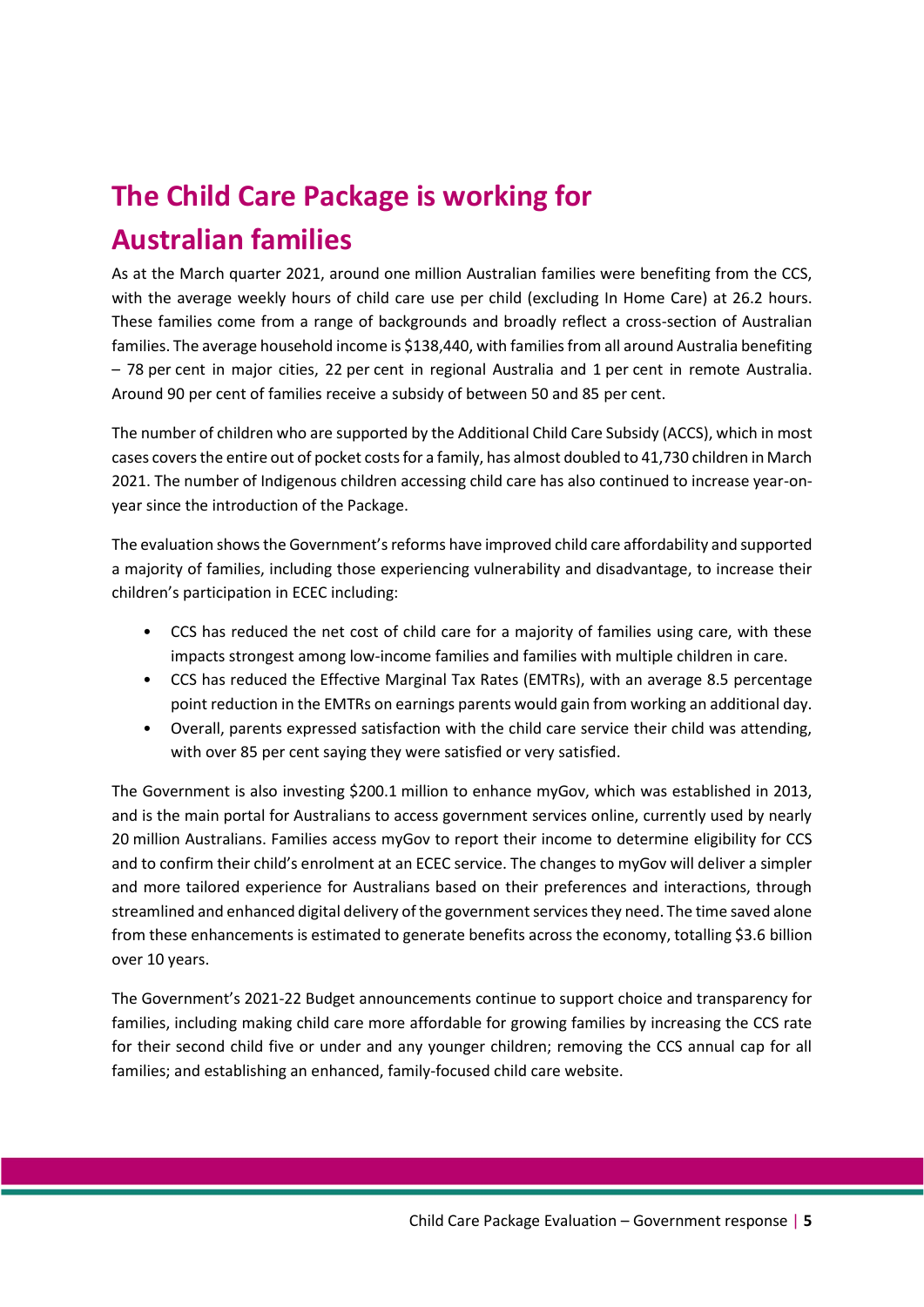## <span id="page-5-0"></span>**The Package has delivered a strong safety net for all Australian children**

#### <span id="page-5-1"></span>**The Additional Child Care Subsidy (ACCS)**

ACCS provides extra support for children at risk of serious abuse or neglect; grandparent principal carers on income support; families experiencing temporary financial hardship; and parents transitioning to work. In most circumstances, ACCS covers all child care costs for more than 40,000 children experiencing vulnerability and disadvantage, by paying up to 120 per cent of the hourly rate cap.

There has been continued growth in the number of children and families receiving support through ACCS. In the March quarter 2021, the number of children receiving ACCS payments was 41,730—a seven per cent increase compared to the same quarter in 2020 and almost double the September 2018 quarter. Around one in seven children receiving ACCS are Indigenous children (5,890)—an increase from 4,870 in the same quarter in 2020. Changes implemented in June and July 2021 continue to ensure it is easier for child care providers and vulnerable families to access ACCS.

### <span id="page-5-2"></span>**Aboriginal and Torres Strait Islander children**

The Government's investments in the Child Care Package support the participation of Aboriginal and Torres Strait Islander children in high quality, culturally appropriate ECEC. Most recent quarterly data reflects an increase of 9.3 per cent in participation of Aboriginal and Torres Strait Islander children in the March quarter 2021, compared to the March quarter 2020. In 2021, over 17,500 Aboriginal and Torres Strait Islander children were enrolled in preschool in the year before full-time school (an increase of over 1,000 children compared to 2018).

#### <span id="page-5-3"></span>**Encouraging inclusivity for all children**

The Inclusion Support Program (ISP) continues to be a key mechanism in supporting ECEC services to build capability and capacity to include children with additional needs alongside their typically developing peers. In August 2020, the Government announced an additional \$5.2 million to help children with additional needs during COVID-19, including \$4.4 million to help ECEC services support children with trauma related behaviours or mental health conditions relating to the pandemic, and \$860,000 to provide additional inclusion aids (such as mobility devices) to child care services. In response to recent and significant increases in demand for ISP support, on 16 December 2021 the Government announced increased funding of \$73.9 million for the ISP's Inclusion Development Fund Subsidy in 2021-22. This funding allows services to engage an additional educator within a setting to ensure inclusion of children with additional needs or challenging behaviours.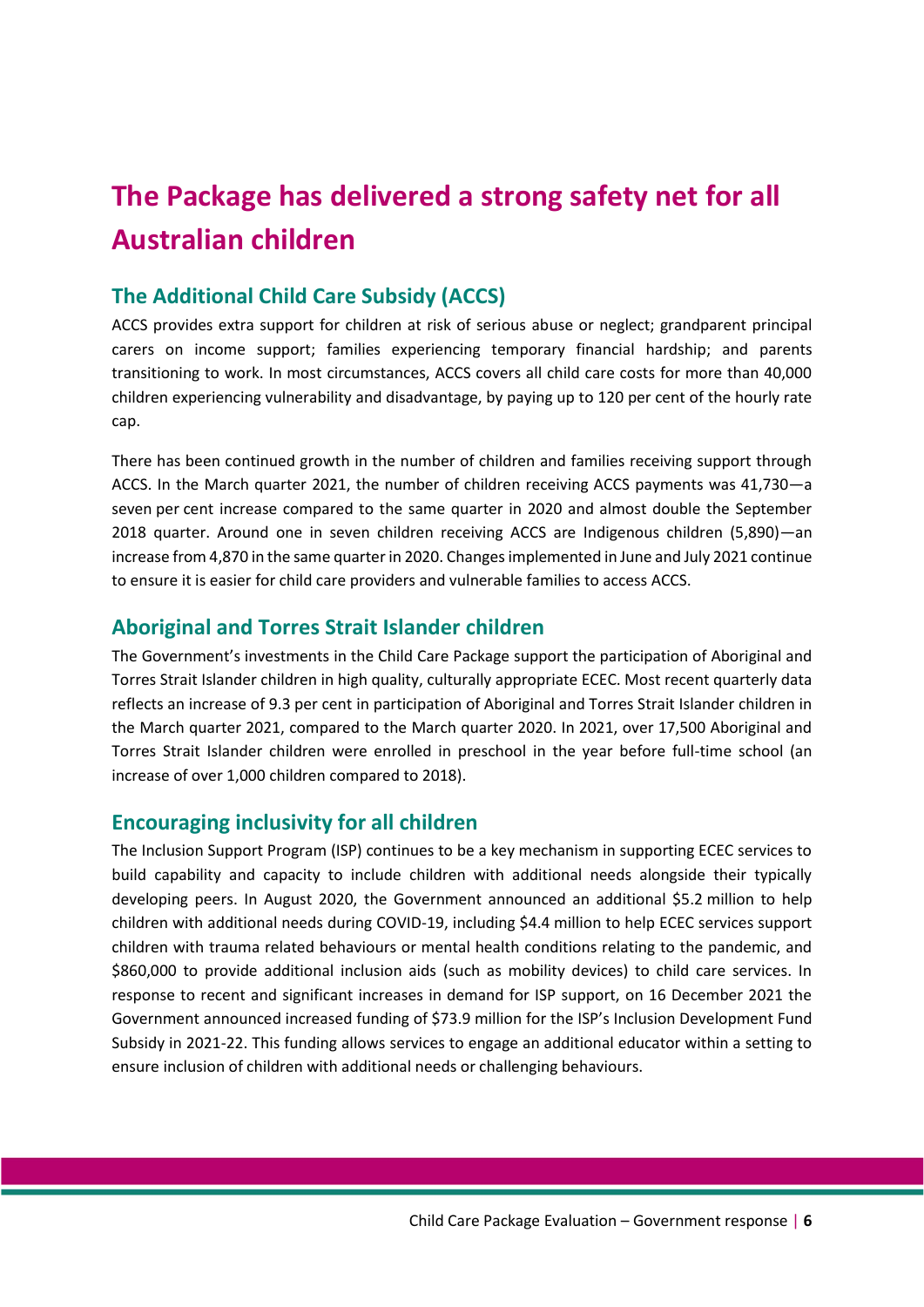Implementation of recommendations from the 2020 Review of the Disability Standards for Education 2005 continues, including the development of a suite of resources for ECEC services, supported by a digital awareness campaign to build sector awareness of the obligations of education providers under the Disability Discrimination Act 1992 (DDA). The campaign is being undertaken by the Australian Children's Education and Care Quality Authority (ACECQA). Work is also underway to strengthen alignment of ECEC policies and regulations to the DDA and amend the Disability Standards for Education 2005 to incorporate ECEC.

### <span id="page-6-0"></span>**Women's workforce participation has increased**

The benefits of the Child Care Package accrue for both children and their families, including through increased parental workforce participation, especially for primary carers, who are often women. The Government is committed to an inclusive recovery from the COVID-19 pandemic and is determined to see women's employment and workforce participation improve. Affordable, accessible child care is a key part of this effort.

In February 2022 women's workforce participation reached an all-time high of 62.4 per cent, higher than pre-COVID levels. The ABS Participation, Job Search and Mobility survey asks Australians who are available to start work about their reasons for not looking for work and has been collected since 2015. In 2021, around 54,000 people indicated a child care service related reason – the lowest since the data has been collected and around 44 per cent lower than in 2015.

Analysis indicates that increasing paid hours among women is the single biggest change that would help to close the lifetime earnings gap between men and women.

However, child care is not the only factor driving workforce participation decisions. The ABS August 2020 report on Barriers and Incentives to Labour Force Participation, based on 2018-19 data, recognises the many factors that people consider somewhat or very important when they choose to go to work. Women ranked workplace flexibility, such as working a set number of hours on set days and the ability to work part-time hours as more important than financial assistance with childcare costs.

The Government's expansion of the Package, through its reforms contained within the 2021-22 Women's Budget Statement, are designed to increase parental workforce participation, especially for women. The years before children go to school can be financially tough for families, especially for families with multiple children. Women in families with more than one child compared to one child are less likely to be at work – and that is especially true for single mums. Increasing subsidies for those second and subsequent children aged five and under is targeted to reducing barriers for primary carers, typically mothers, when they are seeking to increase their workforce participation.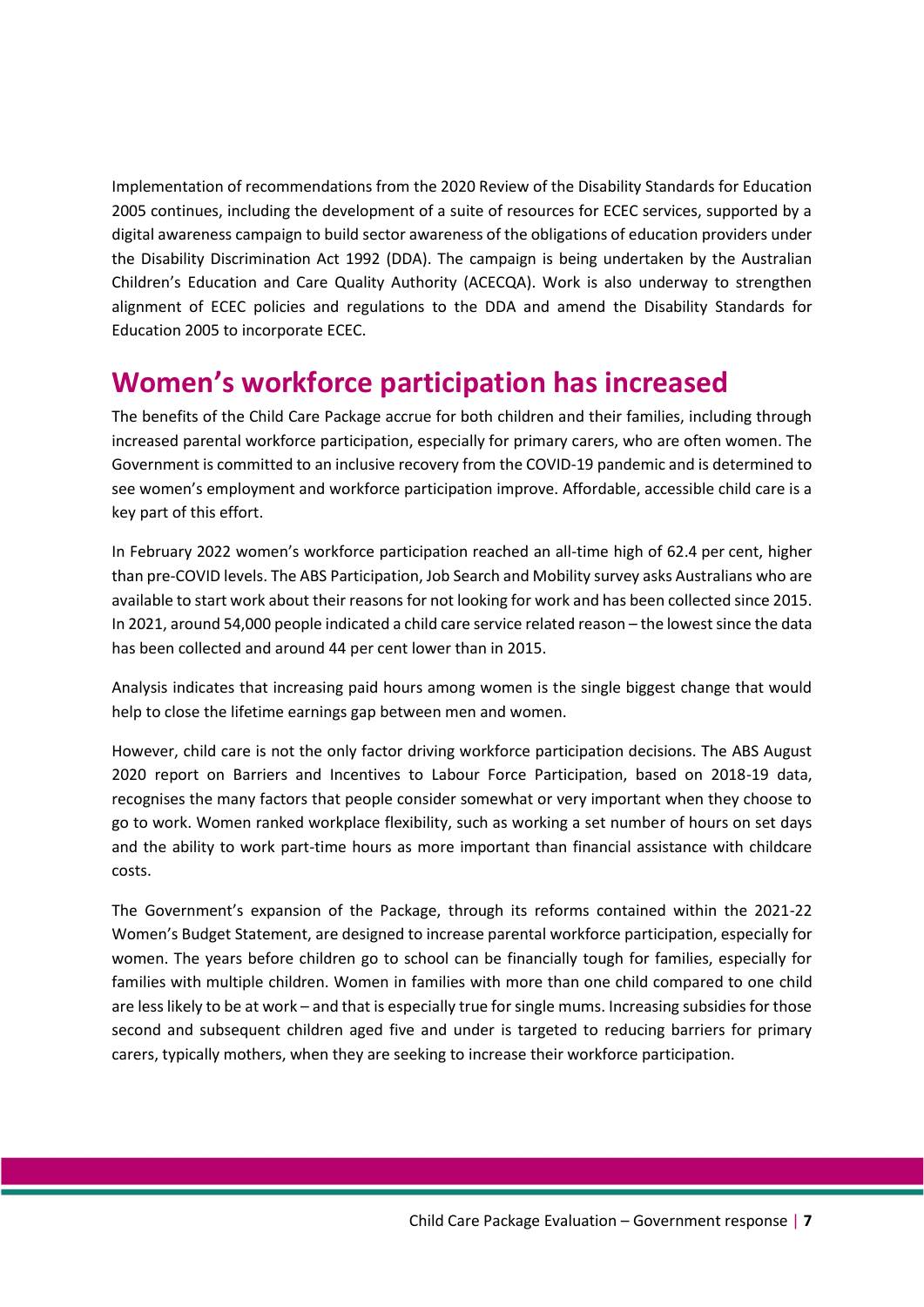### <span id="page-7-0"></span>**The provider market is strong**

Notwithstanding the magnitude of the 2018 reforms, the Government has continued to engage with Australian families and the ECEC sector to identify opportunities to better target Government assistance, support a robust and competitive market, and continue to make significant investments and improvements to the operation of the child care system.

Like other costs, child care fees have increased, however these have been lower than the ten-year average since the introduction of the Package. Over the last ten years, the average growth in the average hourly child care fee per child was 4.8 per cent. However, over the year to the March quarter 2021, it was 2.5 per cent.

The hourly CCS rate caps were introduced as part of the Child Care Package as one of the key mechanisms to keep downward pressure on fees. Significantly, in the March quarter 2021, 86.2 per cent of Centre Based Day Care services and 87.7 per cent of Outside School Hours Care services were charging at or below the rate cap.

Market indicators have remained strong throughout the pandemic, with regular market entrants across service types and few applications from child care services for viability support under the Government's Community Child Care Fund Special Circumstances funding. Unprecedented investment to respond to the challenges of COVID-19 ensured sector viability and continued support for families. The Government has invested around \$3.2 billion to support families using child care services since the start of the pandemic. Government support is widely credited with allowing families to maintain their child care enrolments during the pandemic and ensuring the viability of the sector. As at February 2022, more than 99 per cent of approved CCS services were open.

Government amendments to the Family Assistance Law have enabled flexibility to support families, especially through allowing services to waive gap fees paid by families in various COVID related situations.

The National Quality Framework was established to raise quality and drive continuous improvement and consistency in ECEC across Australia. The system is working – since 2012, quality has improved substantially, from 57 per cent rated as 'meeting' or higher in 2012 to 87 per cent in 2022, despite significant growth in the ECEC sector and recent challenges faced by providers, including COVID-19.

# <span id="page-7-1"></span>**A strong, skilled and sustainable early childhood workforce**

The early childhood workforce is critical to securing Australia's economic recovery and outcomes for children. The National Skills Commission's seasonally adjusted detailed employment data from the Australian Bureau of Statistics Labour Force Survey indicates that as at November 2021 there were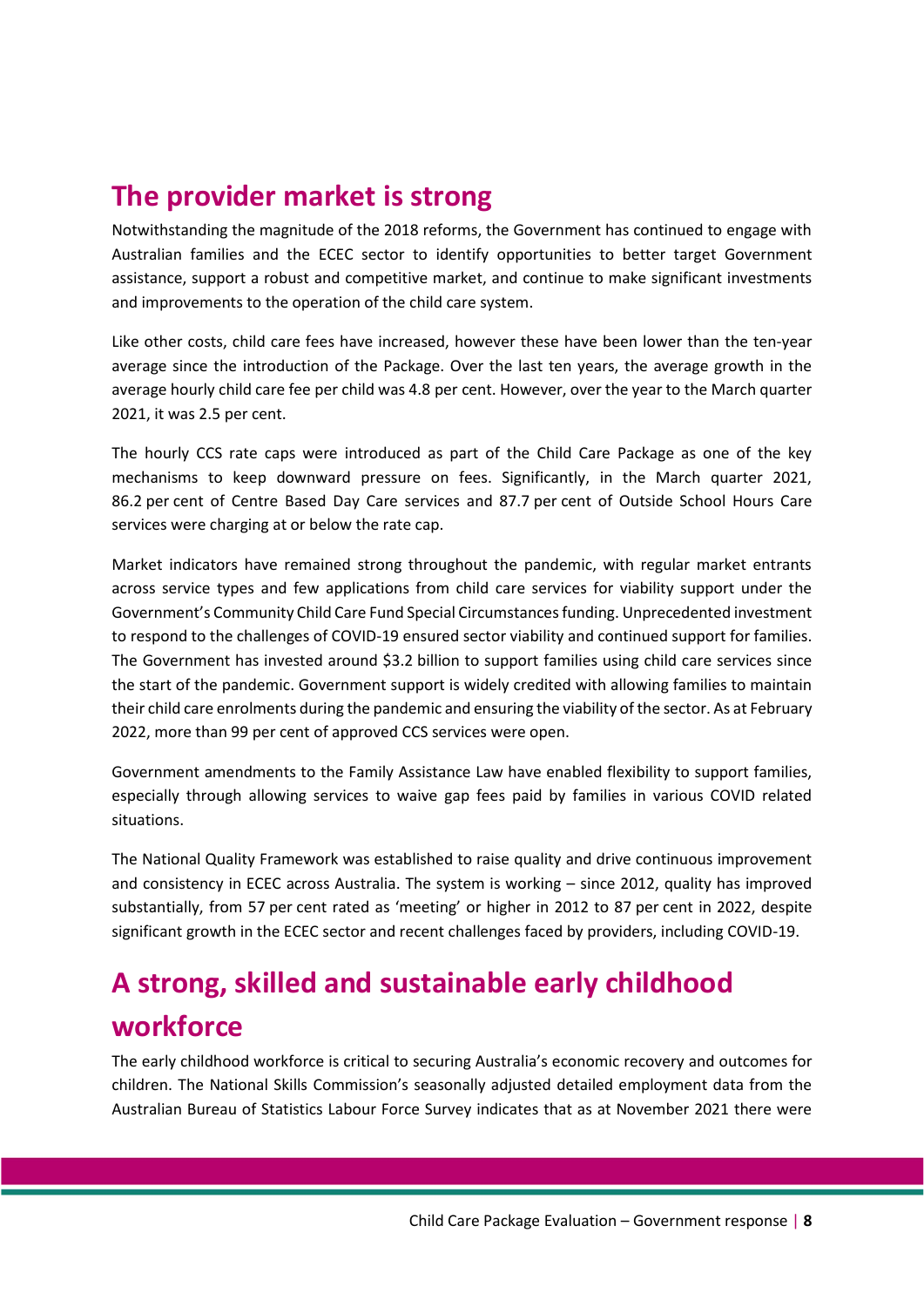around 198,800 early childhood educators, including 49,300 early childhood teachers currently working in the ECEC sector. While the evaluation found the labour market for early childhood educators in general was not experiencing any shortages, the Government recognises that there are current workforce supply issues exacerbated by COVID-19. The National Skills Commission's 2021 Skills Priority List, released on 30 June 2021, indicated that there are national shortages of child care workers (the largest cohort of the ECEC workforce) and early childhood teachers.

A highly skilled and capable workforce is essential in fostering high quality services and achieving the best outcomes for children. That is why all governments, in partnership with the ECEC sector, codesigned the 10-year National Children's Education and Care Workforce Strategy (the Workforce Strategy) released by the ACECQA on 13 October 2021 to support the recruitment, retention, sustainability and quality of the ECEC workforce. Implementing the Workforce Strategy is a joint responsibility between governments and the sector, as no single stakeholder group can be responsible for all the actions.

The Government has ensured that employers, including ECEC services, are being supported through a range of initiatives and incentives as part of its broader economic and employment programs. For example, data as at December 2021 indicates over six per cent of JobTrainer enrolments have been in ECEC qualifications and the Job Ready Graduates package has reduced the cost to students of early childhood teacher qualifications by 42 per cent.

### <span id="page-8-0"></span>**Measures announced in the 2021-2022 Budget**

### <span id="page-8-1"></span>**Targeted support for families to keep out-of-pocket cost low**

The Government continues to ensure families can access affordable and quality ECEC and remove barriers to ease pressure on working families and encourage more parents into work. On 10 December 2021, the annual cap of \$10,655 for all families earning over \$190,015 was removed for the entire 2021-22 financial year onwards, benefiting around 18,000 families.

From 7 March 2022, families with two or more children aged five years or under in care receive an increased subsidy rate of 30 per cent for their second child and any younger children, up to a maximum subsidy rate of 95 per cent. Together, these changes benefit around 250,000 families per year. Increasing the maximum subsidy rate for second and subsequent children to 95 per cent (compared to 85 per cent currently), will allow around 50 per cent of families to receive the maximum 95 per cent subsidy for their second and subsequent children, and around 95 per cent of families who benefit from the measure (those earning less than around \$250,000) will receive a subsidy of at least 80 per cent for their second child and subsequent children. An average eligible family will be betteroff by around \$780 in 2021-22 and around \$2,260 a year from 2022-23 onwards.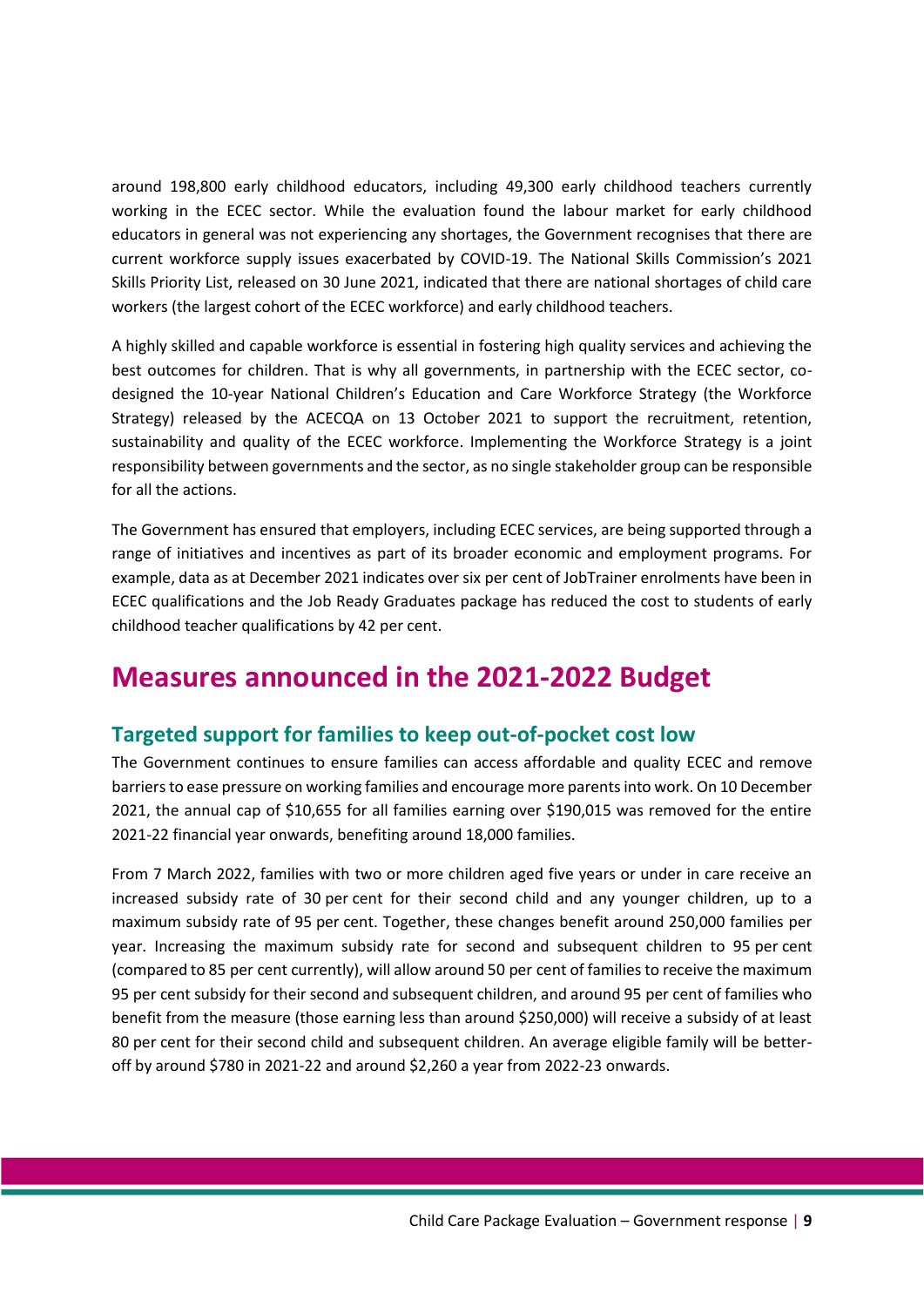These measures are targeted at where the greatest workforce disincentives existed and will encourage greater workforce participation, particularly for women. The Government estimates this will allow around 40,000 parents to work an extra day a week and boost the economy by \$1.5 billion a year.

#### <span id="page-9-0"></span>**Guaranteeing preschool for Australian children**

Access to ECEC also extends to the provision of high-quality preschool in the year before full time school, and all Australian Governments are jointly committed to the provision of 600 hours a year (15 hours a week). Preschool funding arrangements were considered in the Productivity Commission's Inquiry into Childcare and Early Childhood Learning (2015) and the Review of Universal Access to Early Childhood Education National Partnership (2020).

The Australian Government announced ongoing funding for preschool in the 2021-22 Budget with \$2 billion for a new four-year Preschool Reform Agreement (the Agreement) from 2022 to 2025.

Each year, the Commonwealth contribution will support more than 300,000 children in the year before full-time school and around 12,000 preschool services. The Agreement will maintain access to 600 hours of preschool in the year before school for all children and support a reform agenda focused on improving preschool attendance and outcomes, particularly for Aboriginal and Torres Strait Islander children and children experiencing disadvantage. It also includes a commitment to ensure that children benefit from preschool funding, regardless of whether they attend a dedicated preschool or preschool in a centre based day care. How Commonwealth funding is used to benefit children will be dependent on state implementation arrangements, however, approved uses include reducing outof-pocket costs for families and improving preschool quality.

#### <span id="page-9-1"></span>**Closing the Gap in ECEC**

The Government's \$123 million Closing the Gap package assists Indigenous children to participate in ECEC in their early years. \$81.8 million is being delivered to expand the Connected Beginnings program, a joint health and education initiative which helps Aboriginal and Torres Strait Islander children prepare for school. The expansion to 50 sites by 2025 will see around 20 per cent (18,905) of Aboriginal and Torres Strait Islander children aged 0-4 living in an area with Connected Beginnings.

A further \$29.9 million is being delivered to expand the Community Child Care Fund Restricted program to fund a further 20 high quality Aboriginal and Torres Strait Islander child care services, benefiting up to 3,500 children by 2025, mainly in remote communities currently without access to child care.

These program expansions will be complemented by further evidence-driven investments. This includes \$9 million towards the Early Years Education Program replication trial to establish four new sites, providing a high-quality, multi-disciplinary model that offers ECEC, infant mental health and family support to help at risk and disadvantaged children make significant early learning and development gains. An additional \$1.9 million will support the design, implementation, and evaluation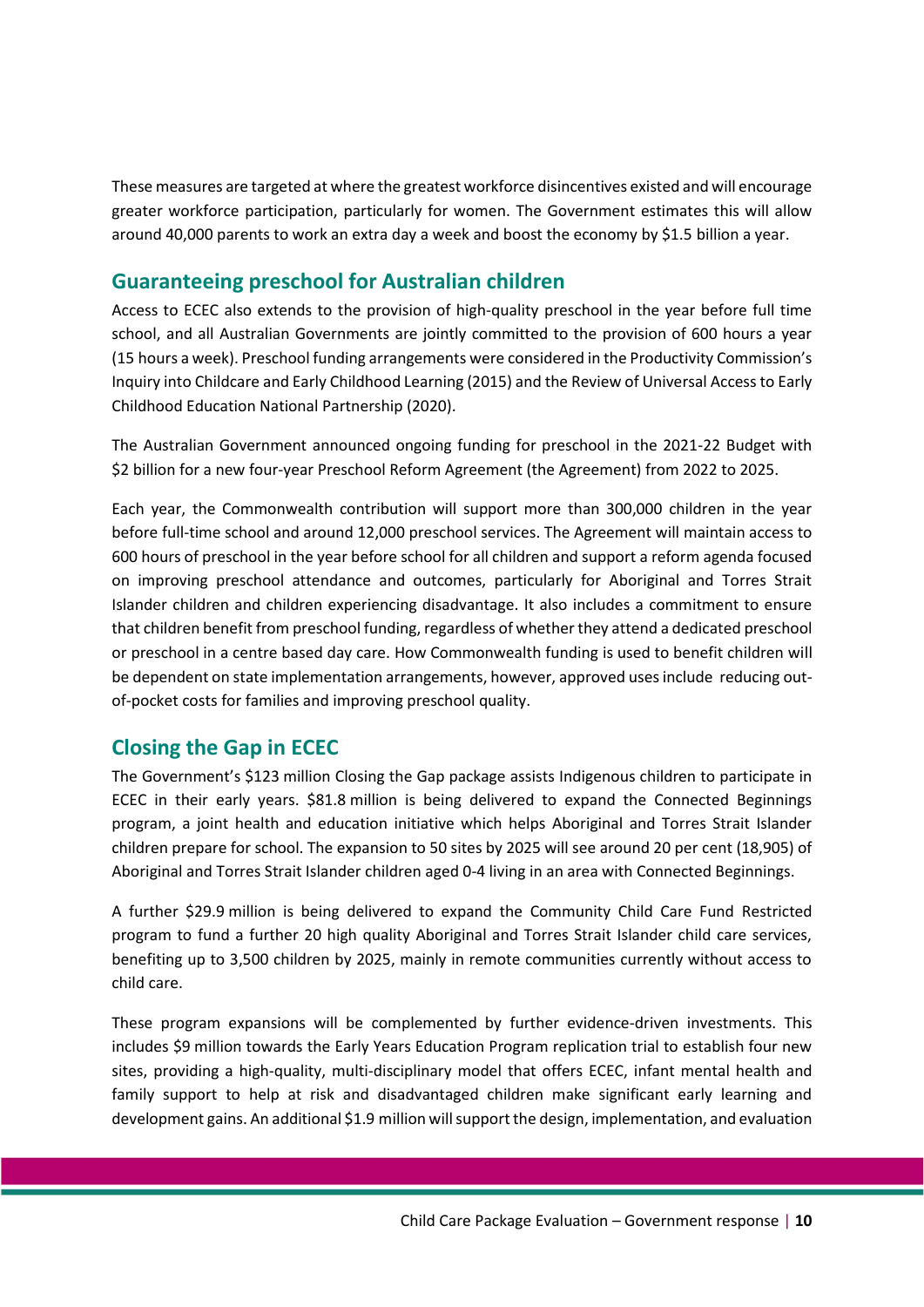of an Early Learning Teaching Trial in two trial sites in an early learning setting, with a focus on improving school readiness outcomes for Aboriginal and Torres Strait Islander children.

The new National Aboriginal and Torres Strait Islander Early Childhood Strategy and an Early Childhood Care and Development Sector Strengthening Plan have been finalised and will support long term strategic and cross-portfolio approaches that enable stronger collaboration and coordination across governments, communities, and peak bodies to improve Aboriginal and Torres Strait Islander early childhood outcomes. This includes supporting access to quality, culturally appropriate ECEC services.

#### <span id="page-10-0"></span>**Improvements for a simpler and more transparent child care system**

The Government is committed to ensuring fee transparency, so that families can make informed choices about their child care arrangements. CCS approved providers are required to report their fee information so that it can be published by DESE, now through the Starting Blocks website. Ongoing compliance activity has improved fee transparency for families. The Child Care in Australia publication provides quarterly administrative data and is publicly available on the DESE website to inform governments and the sector of usage and market trends.

The commitment made by the Government as part of the 2021-22 Budget and delivered in February 2022, has delivered fee information, along with vacancy, inclusions and quality information on a single family-focussed child care website, the Starting Blocks website. Additional enhancements also include a comparison checker to allow families to compare services and inclusions, and a simple calculator that allows families to estimate their out of pocket expenses.

The Government is investing in a Market Strategy to be delivered by September 2022 to inform its stewardship of the child care sector. The Market Strategy will be complemented by a Market Monitoring Framework for the sector, which will provide advice to Government about how to best support the ECEC market, providing benefits to providers and families to buoy competition and guarantee effective consumer choice. The Government will also commence a review of the hourly rate caps in 2022, which are a key market mechanism to keep downward pressure on fees.

Together, these initiatives will provide options for greater transparency in the market, as a way to increase competition and put downward pressure on prices. It will also assist Government to identify thin markets and areas of need, and consider solutions to address them. The Government will continue to ensure that any understanding of how the sector operates can be used to improve information for families and allow families to make choices about child care arrangements that suit them.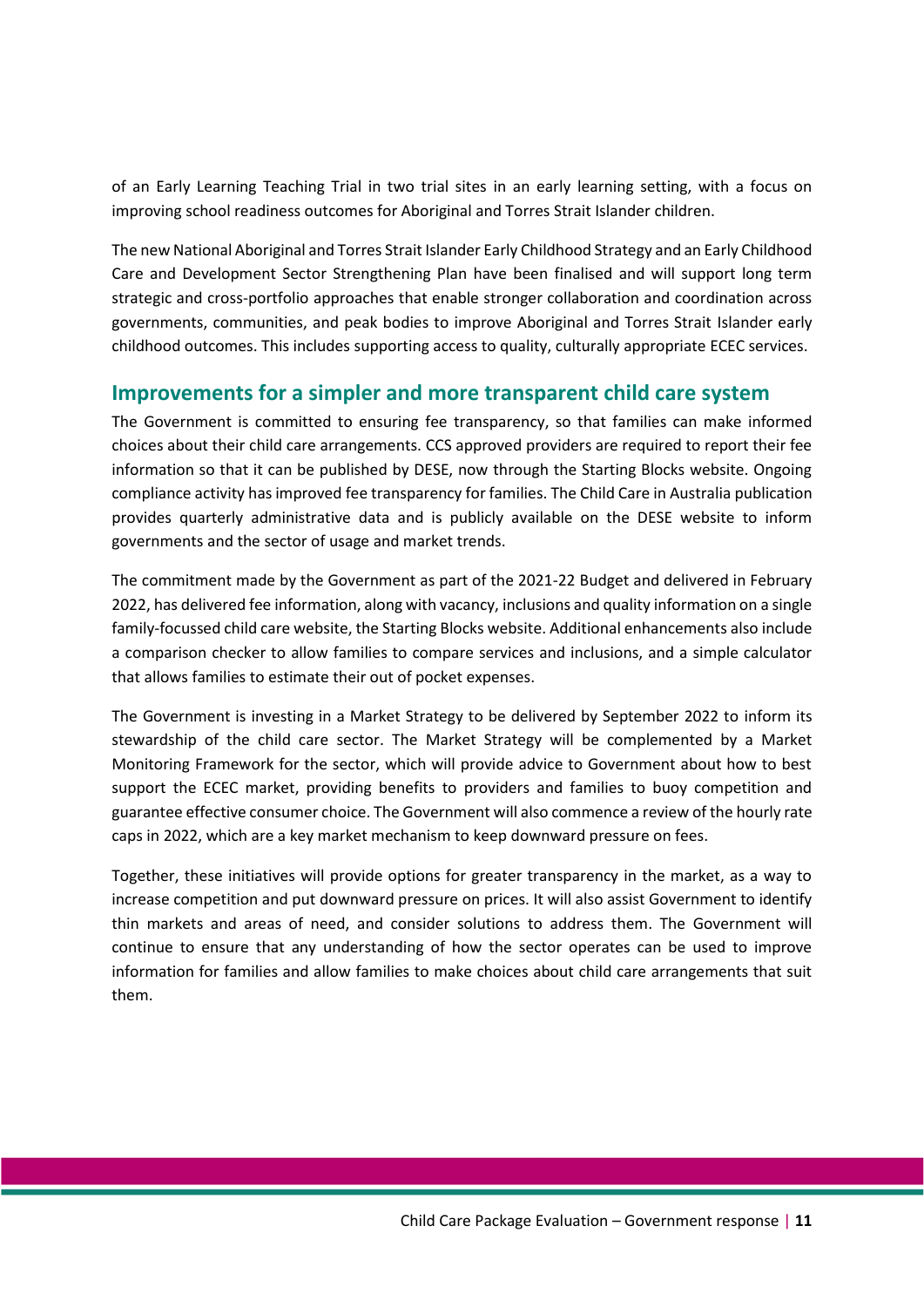### <span id="page-11-0"></span>**Response to recommendations**

**Table 1** outlines the Government's response to specific recommendations from the final report.

| Table 1: Australian Government response to recommendations from the final report |  |
|----------------------------------------------------------------------------------|--|
|                                                                                  |  |

| <b>Recommendation</b>                                                                                                                                                                                                                                                                                                                                                               | <b>Government Response</b>                                                                                                                                                                                                                                                                                                                                                                                                                                                                                                                                                                                                                                                                                                                                                                          |
|-------------------------------------------------------------------------------------------------------------------------------------------------------------------------------------------------------------------------------------------------------------------------------------------------------------------------------------------------------------------------------------|-----------------------------------------------------------------------------------------------------------------------------------------------------------------------------------------------------------------------------------------------------------------------------------------------------------------------------------------------------------------------------------------------------------------------------------------------------------------------------------------------------------------------------------------------------------------------------------------------------------------------------------------------------------------------------------------------------------------------------------------------------------------------------------------------------|
| <b>Enrolment and</b><br>commencement<br>The two-stage enrolment process,<br>which includes application and<br>confirmation, requires review to<br>avoid the problems where<br>parents fail to confirm their<br>enrolment. The requirement for<br>families to pay full fees (without<br>subsidy) pending CCS approval<br>requires review to mitigate the<br>hardship this can cause. | The Government notes this recommendation<br>Overall, the Government considers the CCS system and<br>processes to be effective and efficient. As at February 2022, CCS<br>claims took an average of 10 days to process, while Additional<br>Child Care Subsidy (ACCS) (child wellbeing) claims, which support<br>more vulnerable families and children, took an average of four<br>days to process.<br>The requirement for families to confirm new enrolments is an<br>important step in ensuring parents are fully aware of the<br>sessions for which they will be charged and the fees they will be<br>liable to pay.<br>Agreeing to the Complying Written Arrangement with the<br>provider ensures compliance, prevents unintended<br>consequences (such as overpayment), and ensures CCS payment |
| <b>Allowed Hours</b><br>The Package effectively reduced<br>the minimum level of support for<br>vulnerable children from 24 hours<br>per week to 24 hours per<br>fortnight, the adequacy of which<br>should be reviewed.                                                                                                                                                             | integrity.<br>The Government notes this recommendation<br>There is significant flexibility in what parents can do to meet the<br>CCS activity test, in order to increase their hours of CCS. In<br>addition, the Government has implemented a range of supports<br>to assist vulnerable children and families to access affordable<br>and high-quality ECEC. This includes through additional<br>subsidies, targeted programs delivered under the Child Care<br>Safety Net, and through ongoing preschool funding and reform.<br>The Government continues to encourage providers to support<br>families by offering more flexible session lengths to ensure<br>families can maximise their hours.                                                                                                   |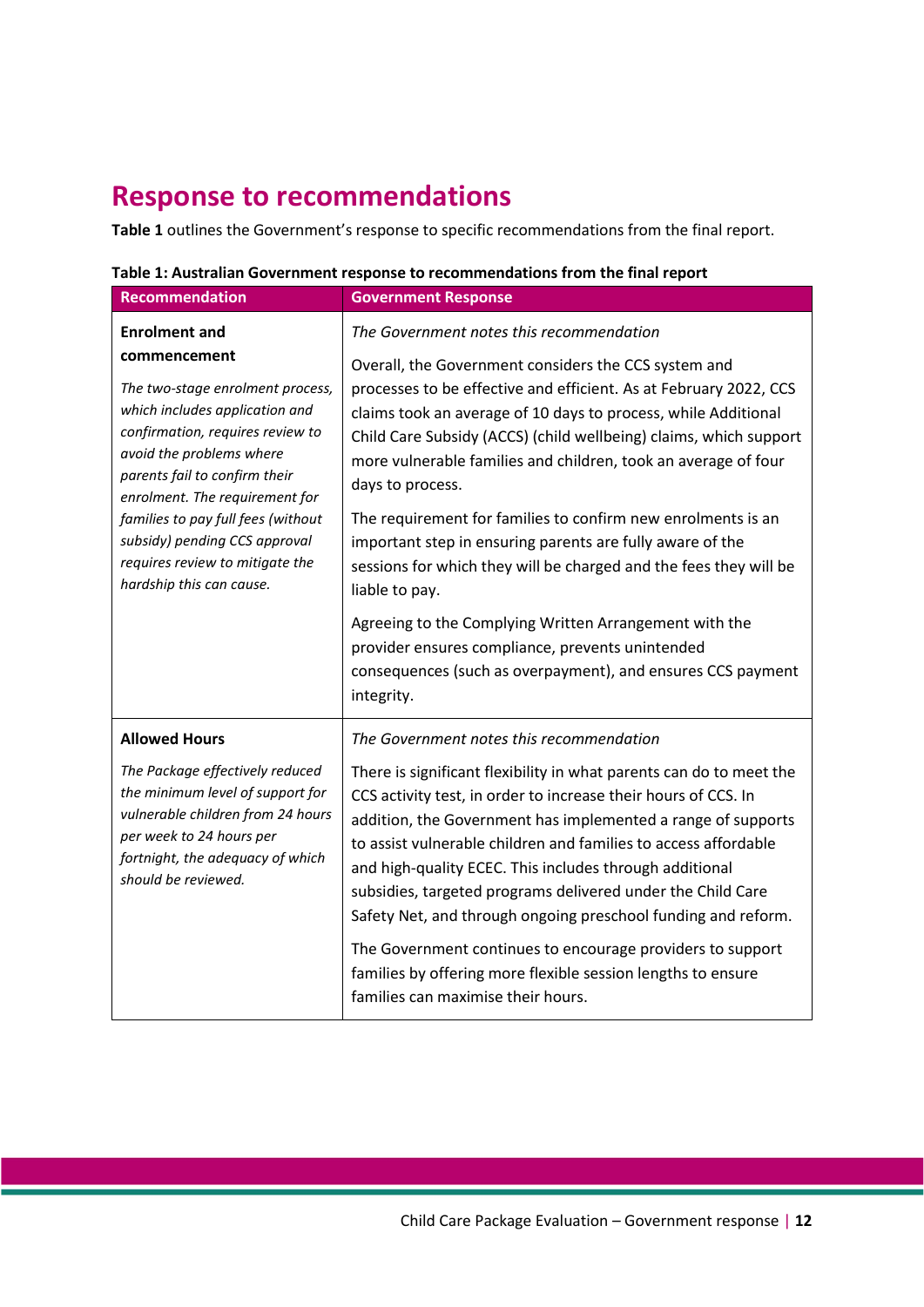| <b>Recommendation</b>                                                                                                                                                                                                                                            | <b>Government Response</b>                                                                                                                                                                                                                                                                                                                                                                                                  |
|------------------------------------------------------------------------------------------------------------------------------------------------------------------------------------------------------------------------------------------------------------------|-----------------------------------------------------------------------------------------------------------------------------------------------------------------------------------------------------------------------------------------------------------------------------------------------------------------------------------------------------------------------------------------------------------------------------|
| Removal of the annual cap                                                                                                                                                                                                                                        | The Government supports this recommendation                                                                                                                                                                                                                                                                                                                                                                                 |
| Although the number of families<br>affected is small, the annual cap<br>on the amount of Child Care<br>Subsidy that can be paid to<br>families, impacts middle to high<br>income families - already<br>affected by reduced subsidies -<br>and should be removed. | In the 2021-22 Budget, the Government announced reforms to<br>the CCS to give effect to its commitment to make child care<br>more affordable for the families who need it most.                                                                                                                                                                                                                                             |
|                                                                                                                                                                                                                                                                  | The removal of the annual cap came into effect from 10<br>December 2021 and was applied to the entire 2021-22 financial<br>year onwards. This measure will benefit around 18,000 families.<br>This will also ensure families with multiple children eligible for<br>the increased subsidy from 7 March 2022 do not exhaust their<br>CCS cap sooner in the year for younger children.                                        |
| <b>Improved CCS Calculator</b>                                                                                                                                                                                                                                   | The Government supports this recommendation                                                                                                                                                                                                                                                                                                                                                                                 |
| The Centrelink CCS Calculator,<br>which is provided as an online<br>tool, should be redeveloped to<br>provide a simpler tool to guide<br>parent decision making.                                                                                                 | As part of the 2021-22 Budget, the Government committed<br>\$9.2 million to establish a family-focussed child care website, to<br>make it easier for families to get accurate information about<br>local services, quality, fees, and vacancies.                                                                                                                                                                            |
|                                                                                                                                                                                                                                                                  | The Starting Blocks website, launched in February 2022, brings<br>together the Child Care Finder, delivered by Services Australia,<br>and Starting Blocks, delivered by the Australian Children's<br>Education and Care Quality Authority (ACECQA). This website<br>also provides a new function to allow families to compare child<br>care providers, and to identify out of pocket expenses using a<br>simple calculator. |
|                                                                                                                                                                                                                                                                  | Services Australia's Payment and Service Finder tool remains an<br>important resource to help customers find the Government<br>payments and services they may be eligible for and work out<br>how much money they may be entitled to receive.                                                                                                                                                                               |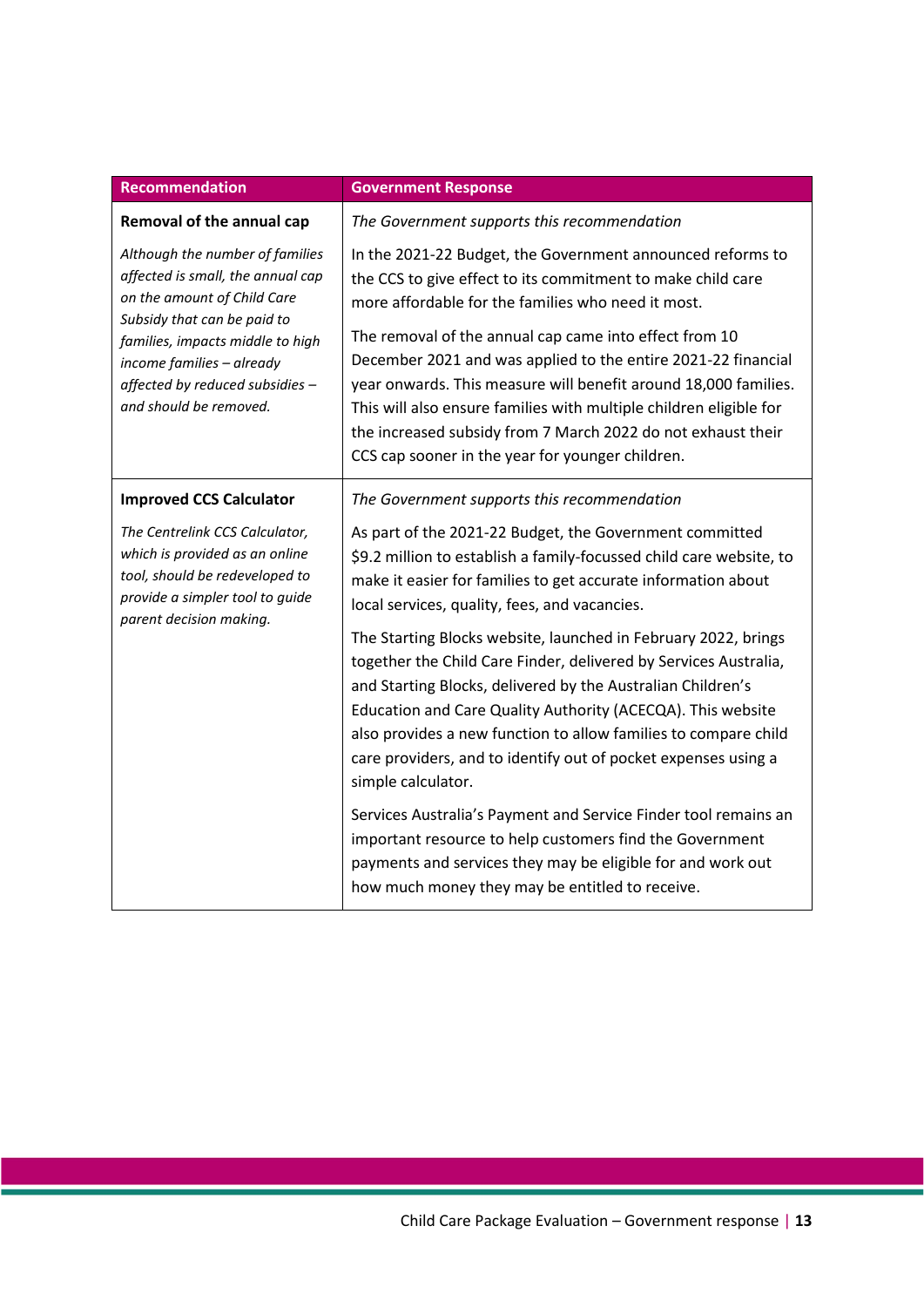| <b>Recommendation</b>                                                                                                                                                                                                                                                                                            | <b>Government Response</b>                                                                                                                                                                                                                                                                                                                                                                                                                                                                                                |
|------------------------------------------------------------------------------------------------------------------------------------------------------------------------------------------------------------------------------------------------------------------------------------------------------------------|---------------------------------------------------------------------------------------------------------------------------------------------------------------------------------------------------------------------------------------------------------------------------------------------------------------------------------------------------------------------------------------------------------------------------------------------------------------------------------------------------------------------------|
| <b>Operation of the ACCS</b><br>The administrative processes<br>involved in ACCS (child wellbeing)<br>applications are viewed as<br>difficult by a significant<br>proportion of services. Attention<br>should be given to reviewing<br>where the impacts of these<br>administrative processes can be<br>reduced. | The Government supports this recommendation<br>The implementation of CCS in July 2018 improved pre-existing<br>processes associated with the legacy Child Care Benefit/Child<br>Care Rebate program.<br>In response to feedback received from the ECEC sector regarding<br>ACCS (child wellbeing), significant legislative changes were made<br>to the ACCS (child wellbeing) claim process to enable services to                                                                                                         |
|                                                                                                                                                                                                                                                                                                                  | certify eligibility for an initial period of up to six weeks, when<br>they first identify a child meets the criteria of at risk. The<br>changes which came into effect in July 2021 allow the period of<br>time a provider can apply for an ACCS determination to be<br>extended from 13 weeks to up to 52 weeks for children under<br>long-term child protection orders, such as children in foster care<br>arrangements, further reducing the frequency of reviews to<br>ongoing ACCS (child wellbeing) determinations. |
|                                                                                                                                                                                                                                                                                                                  | Additionally, in the 2021-22 Budget the Government announced<br>streamlining of CCS and ACCS payments to reduce the<br>administrative burden on providers and strengthen the<br>relationship with providers and families when backdating<br>payment of CCS and ACCS. These improvements came into effect<br>for providers from 1 July 2021.                                                                                                                                                                               |

#### Child Care Package Evaluation – Government response | **14**